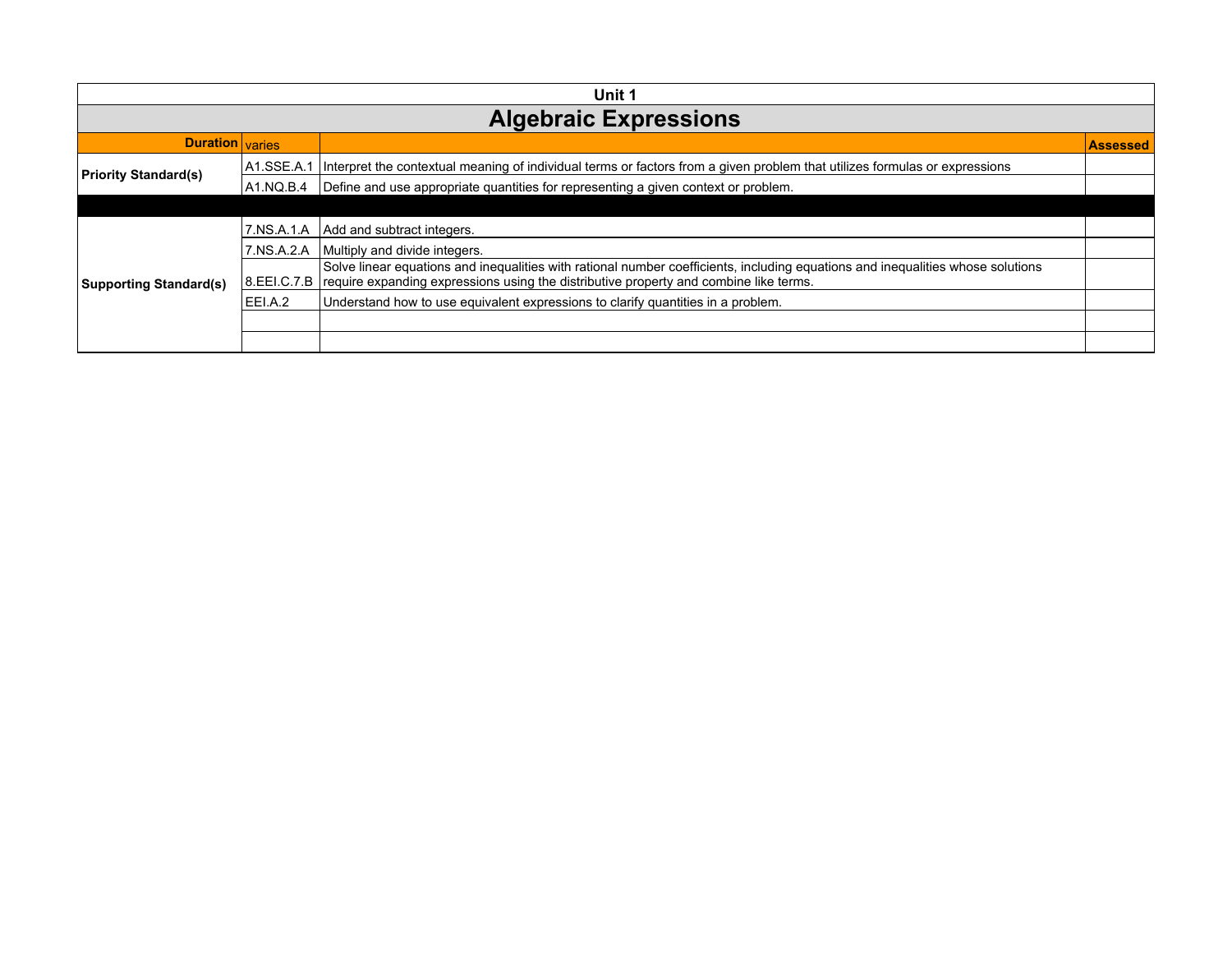| Unit 2                        |             |                                                                                                                                                                                   |                 |  |
|-------------------------------|-------------|-----------------------------------------------------------------------------------------------------------------------------------------------------------------------------------|-----------------|--|
| <b>Equations</b>              |             |                                                                                                                                                                                   |                 |  |
| <b>Duration</b> varies        |             |                                                                                                                                                                                   | <b>Assessed</b> |  |
| <b>Priority Standard(s)</b>   | IA1.CED.A.1 | I Create equations and inequalities in one variable and use them to model and/or solve problems.                                                                                  |                 |  |
|                               | A1.REI.A1   | Explain how each step taken when solving an equation or inequality in one variable creates an equivalent equation or inequality that<br>has the same solution(s) as the original. |                 |  |
|                               |             |                                                                                                                                                                                   |                 |  |
| <b>Supporting Standard(s)</b> |             | Use units of measure as a way to understand and solve problems involving quantities. Identify, label and use appropriate units of<br>A1.NQ.B.3A measure within a problem          |                 |  |
|                               |             | A1.NQ.B.3B Use units of measure as a way to understand and solve problems involving quantities. Convert units and rates.                                                          |                 |  |
|                               |             | A1.NQ.B.3C Use units of measure as a way to understand and solve problems involving quantities. Use units within problems.                                                        |                 |  |
|                               | A1.SSE.A.1  | Interpret the contextual meaning of individual terms or factors from a given problem that utilizes formulas or expressions.                                                       |                 |  |
|                               |             | A1.CED.A.4 Solve literal equations and formulas for a specified variable that highlights a quantity of interest.                                                                  |                 |  |
|                               | IA1.NQ.B.4  | Define and use appropriate quantities for representing a given context or problem.                                                                                                |                 |  |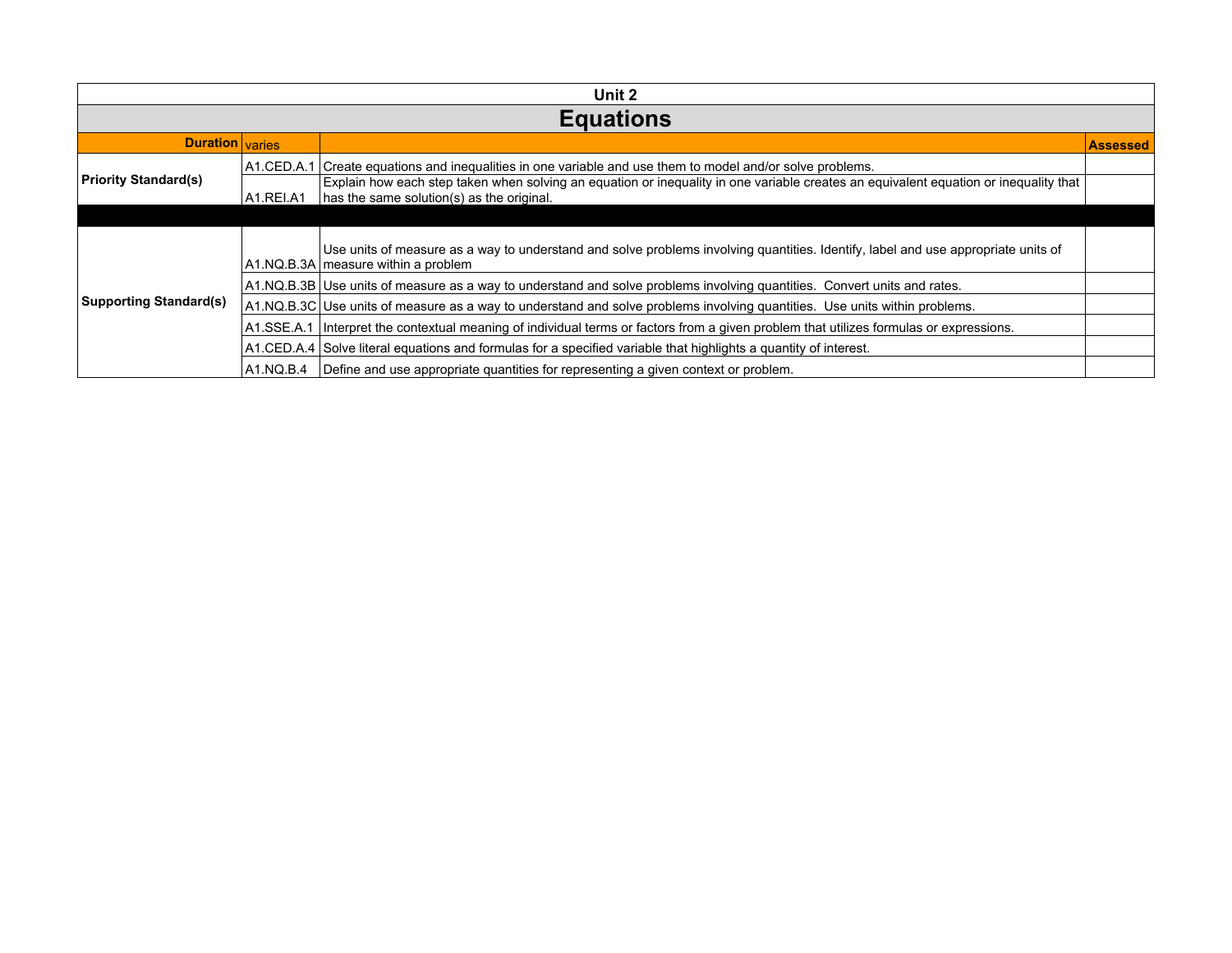| Unit 3                        |            |                                                                                                                                                                                   |                 |  |
|-------------------------------|------------|-----------------------------------------------------------------------------------------------------------------------------------------------------------------------------------|-----------------|--|
| <b>Inequalities</b>           |            |                                                                                                                                                                                   |                 |  |
| Duration varies               |            |                                                                                                                                                                                   | <b>Assessed</b> |  |
| <b>Priority Standard(s)</b>   | A1.CED.A.1 | Create equations and inequalities in one variable and use them to model and/or solve problems.                                                                                    |                 |  |
|                               | A1.REI.A1  | Explain how each step taken when solving an equation or inequality in one variable creates an equivalent equation or inequality that<br>has the same solution(s) as the original. |                 |  |
|                               |            |                                                                                                                                                                                   |                 |  |
| <b>Supporting Standard(s)</b> |            | Use units of measure as a way to understand and solve problems involving quantities. Identify, label and use appropriate units of<br>A1.NQ.B.3a   measure within a problem.       |                 |  |
|                               | A1.NQ.B.4  | Define and use appropriate quantities for representing a given context or problem.                                                                                                |                 |  |
|                               |            |                                                                                                                                                                                   |                 |  |
|                               |            |                                                                                                                                                                                   |                 |  |
|                               |            |                                                                                                                                                                                   |                 |  |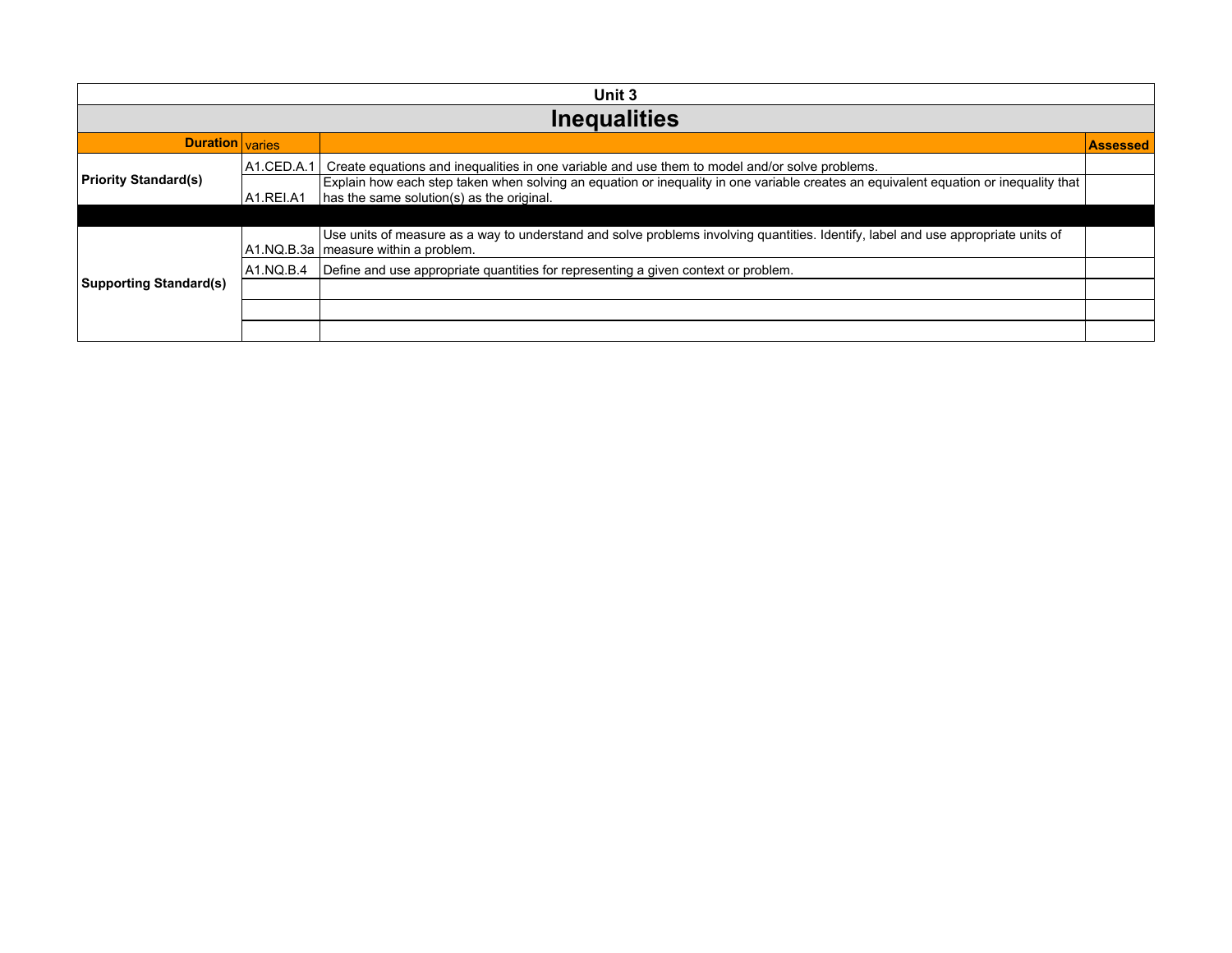| Unit 4                         |             |                                                                                                                                                                                                  |                 |
|--------------------------------|-------------|--------------------------------------------------------------------------------------------------------------------------------------------------------------------------------------------------|-----------------|
| <b>Relations and Functions</b> |             |                                                                                                                                                                                                  |                 |
| <b>Duration</b> varies         |             |                                                                                                                                                                                                  | <b>Assessed</b> |
| Priority Standard(s)           | IA1.IF.A.1b | Understand that a function from one set (domain) to another set (range) assigns to each element of the domain exactly one element<br>of the range.                                               |                 |
|                                | IA1.IF.A.1a | Understand that a function from one set (domain) to another set (range) assigns to each element of the domain exactly one element<br>of the range. Represent a function using function notation. |                 |
|                                | A1.IF.A.2   | Use function notation to evaluate functions for inputs in their domains, and interpret statements that use function notation in terms of<br>∣a context.                                          |                 |
|                                |             |                                                                                                                                                                                                  |                 |
|                                | A1.CED.A.1  | Create equations and inequalities in one variable and use them to model and/or solve problems.                                                                                                   |                 |
|                                |             | Use units of measure as a way to understand and solve problems involving quantities. Identify, label and use appropriate units of<br>A1.NQ.B.3a   measure within a problem.                      |                 |
| <b>Supporting Standard(s)</b>  | A1.NQ.B.4   | Define and use appropriate quantities for representing a given context or problem.                                                                                                               |                 |
|                                |             | A1.CED.A.2 Create and graph linear, guadratic and exponential equations in two variables.                                                                                                        |                 |
|                                | A1.IF.B.3   | Using tables, graphs, and verbal descriptions, interept key characteristics of a function that models the relationship between two<br>quantities.                                                |                 |
|                                | A1.F.B.4    | Relate the domain and range of a function to its graph and, where applicable, to the quantitative relationship it describes.                                                                     |                 |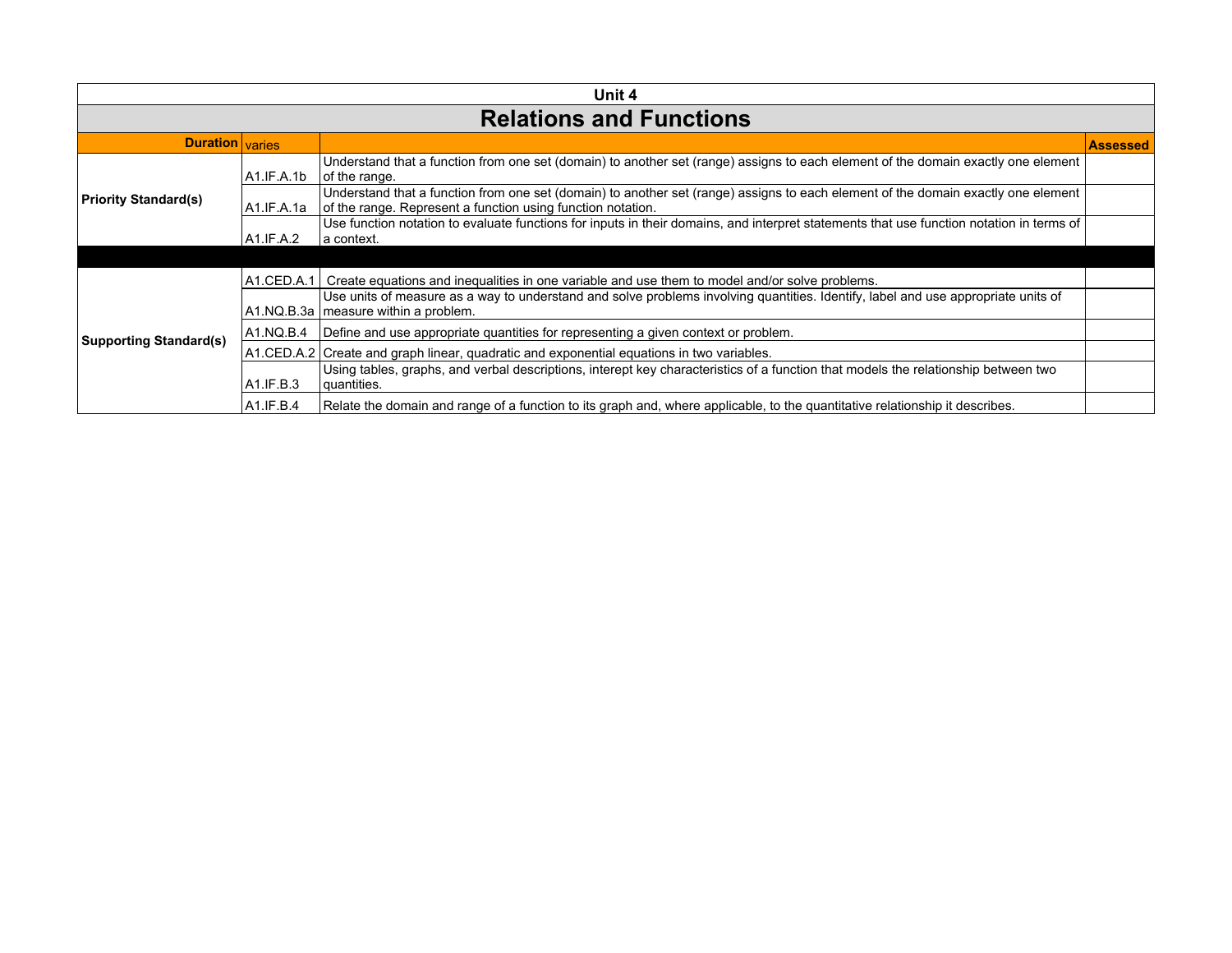| Unit 5                        |               |                                                                                                                                                                               |                 |
|-------------------------------|---------------|-------------------------------------------------------------------------------------------------------------------------------------------------------------------------------|-----------------|
| <b>Linear Equations</b>       |               |                                                                                                                                                                               |                 |
| <b>Duration</b> varies        |               |                                                                                                                                                                               | <b>Assessed</b> |
| <b>Priority Standard(s)</b>   | A1.REI.C.6    | Explain that the graph of an equation in two variables is the set of all its solutions plotted in the Cartesian coordinate plane.                                             |                 |
|                               | A1.DS.A.6     | Interpret the slope (rate of change) and the y-intercept (constant term) of a linear model in the context of the data.                                                        |                 |
|                               |               |                                                                                                                                                                               |                 |
|                               | $A1$ .CED.A.1 | Create equations and inequalities in one variable and use them to model and/or solve problems.                                                                                |                 |
|                               | A1.IF.B.3     | Using tables, graphs and verbal descriptions, interpret key characteristics of a function that models the relationship between two<br> quantities.                            |                 |
|                               |               | Use units of measure as a way to understand and solve problems involving quantities. Choose and interpret the scale and the origin<br>A1.NQ.B.3d in graphs and data displays. |                 |
|                               |               | A1. CED. A. 1   Create equations and inequalities in one variable and use them to model and/or solve problems.                                                                |                 |
|                               |               | A1.NQ.B.3b Use units of measure as a way to understand and solve problems involving quantities. Convert units and rates.                                                      |                 |
| <b>Supporting Standard(s)</b> |               | A1.CED.A.2 Create and graph linear, quadratic and exponential equations in two variables.                                                                                     |                 |
|                               | A1.IF.B.4     | Relate the domain and range of a function to its graph and, where applicable, to the quantitative relationship it describes.                                                  |                 |
|                               | A1.IF.B.6     | Interpret the parameters of a linear or exponential function in terms of the context.                                                                                         |                 |
|                               | A1.IF.C.7     | Graph functions expressed symbolically and identify and interpret key features of the graph.                                                                                  |                 |
|                               | A1.IF.C.8     | Translate between different but equivalent forms of a function to reveal and explain properties of the function and interpret these in<br>terms of a context.                 |                 |
|                               | A1.IF.C.9     | Compare the properties of two functions given different representations.                                                                                                      |                 |